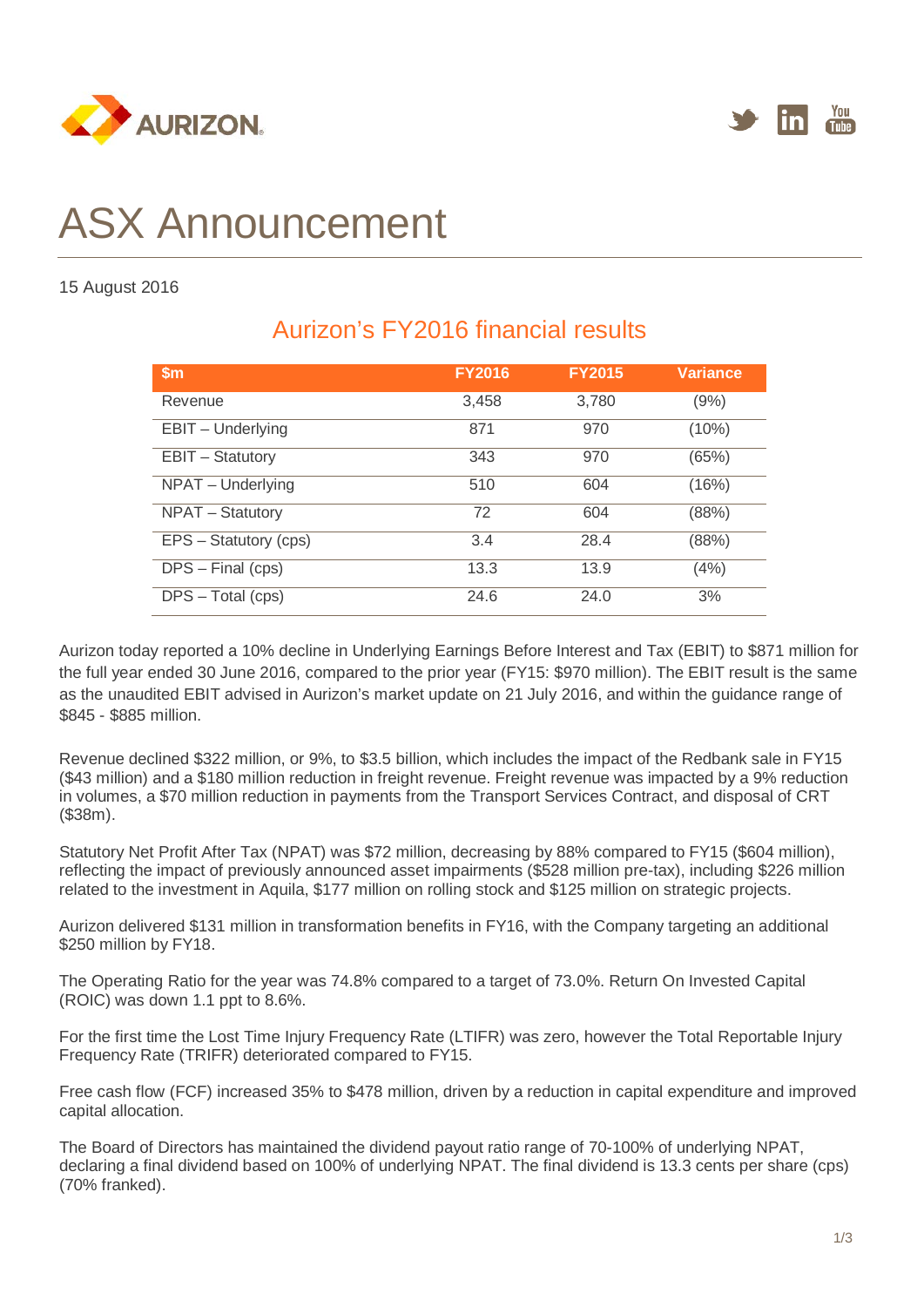This takes the full year dividend to 24.6 cps, up 3% on FY15 (24.0 cps), a payout ratio for the full year of 100% of Underlying NPAT. Statutory Earnings Per Share (EPS) was 3.4 cps in FY16 compared to 28.4 cps in FY15. The dividend will be paid on 26 September 2016 to shareholders on the register at the record date of 30 August 2016.

The Company continued its capital management initiatives, including buying back and cancelling 70.3 million shares, at a total cost of \$301 million during FY16. Further reductions in capital expenditure are expected over the next two years of between \$50 million and \$150 million. The share buyback has been stopped to manage near term balance sheet capacity for possible growth opportunities, noting also that free cash flow is expected to increase significantly during the next few years as capex is reduced and additional transformation savings are realised.

#### **Commentary from Aurizon Managing Director & CEO, Lance Hockridge:**

"It was a challenging year for the Company and our customers, with volumes and revenue under pressure in our above rail businesses, particularly in Freight, however we've seen a stabilisation in Coal volumes in the second half, with relatively resilient earnings for the year in a lower volume environment.

"Transformation continues to be the major driver of earnings growth, with \$131 million delivered this year, along with an uplift in EBIT from the below-rail Network business.

"We have increased confidence in our ability to deliver an additional \$250 million in cost reductions and productivity improvements to take \$380 million out of our cost base for the three years to FY18. If achieved, that would mean a reduction of more than \$630 million in our cost base over a five-year period. (FY14 to FY18)

"A number of substantial initiatives have been recently commenced including a new regional model for Operations, improved alignment of train crew and maintenance workers to long term demand, the outsourcing of non-core maintenance activities, and the continued consolidation of corporate support functions.

"For the second consecutive year, the Board has allocated 100% of underlying NPAT to dividends for shareholders. With the Company's capital expenditure requirements reducing over the next two years, an increase in free cash flow growth will enable us to continue to deliver distributions to shareholders, even in an environment of low earnings growth."

## **Update on key items**

- The Network business delivered a new annual record of 226mt. Underlying Network EBIT rose 5% to \$506 million.
- The conforming UT4 Access Undertaking was submitted to the Queensland Competition Authority in July. Work is now progressing on UT5, with the first submission due to the QCA by September 2016.
- The coal market has steadied with most of Aurizon's above rail coal customers now in an improved position compared to six months ago. Approximately 10% of customers are operating at cash cost negative compared to around a quarter of customers at the time of the half year results in February 2016.
- A performance review of the intermodal and diversified bulk freight businesses has been initiated due to difficult market conditions, to determine options to achieve satisfactory risk adjusted returns.

## **Outlook**

In FY17 the Company expects to report an increase in underlying EBIT to between \$900 million and \$950 million, underpinned by the delivery of ongoing transformation benefits, an anticipated stable volume environment and no major weather impacts. The EBIT guidance excludes a minimum of \$100 million in restructuring costs expected in FY17.